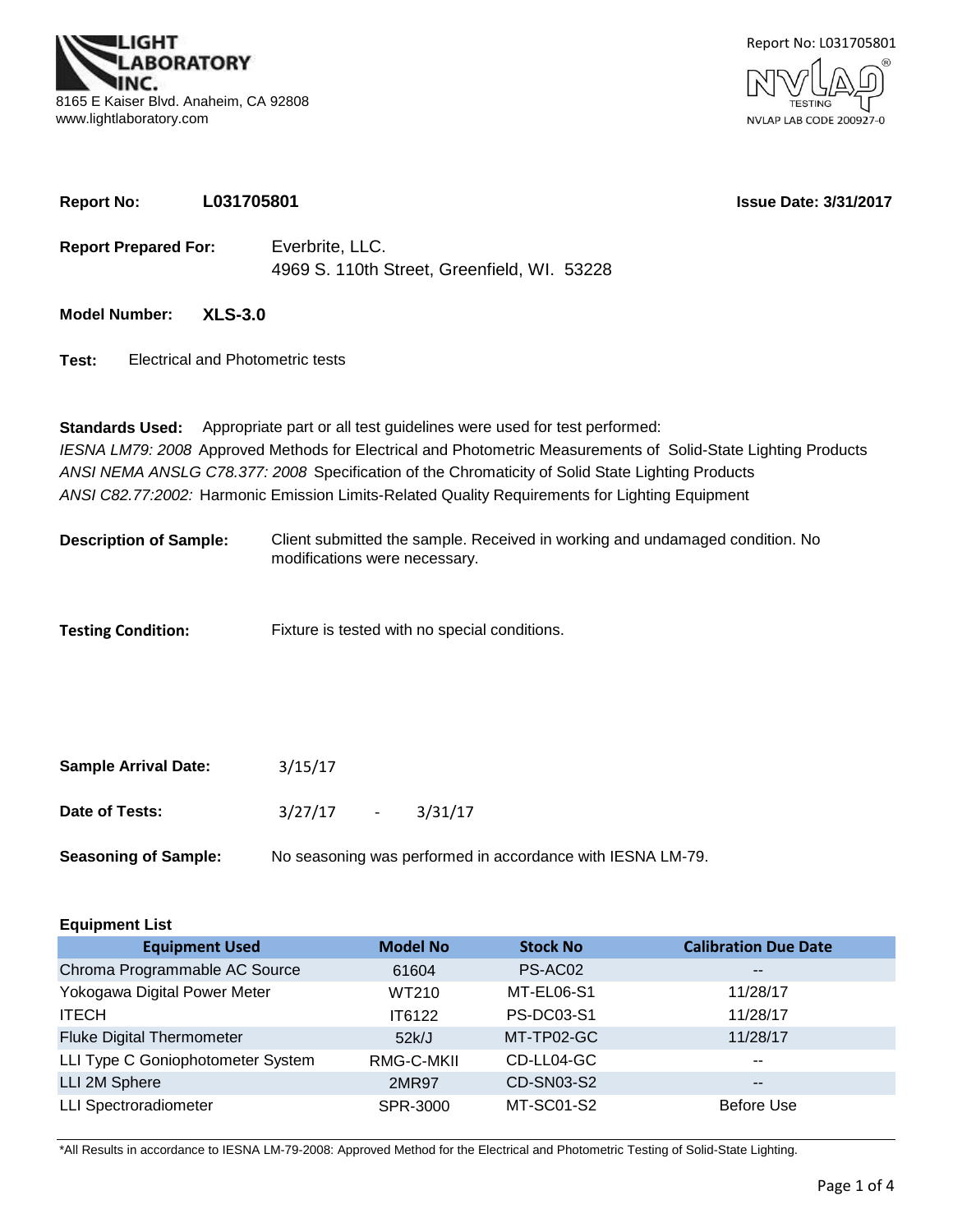**IGHT ABORATORY** NC. 8165 E Kaiser Blvd. Anaheim, CA 92808 www.lightlaboratory.com





| <b>Test Summary</b>                      |                      |
|------------------------------------------|----------------------|
| <b>Manufacturer:</b>                     | Everbrite, LLC.      |
| <b>Model Number:</b>                     | <b>XLS-3.0</b>       |
| <b>Driver Model Number:</b>              | <b>CUSTOM DRIVER</b> |
| <b>Total Lumens:</b>                     | 2003.90              |
| Input Voltage (VAC/60Hz):                | 120.00               |
| <b>Input Current (Amp):</b>              | 0.49                 |
| Input Power (W):                         | 27.40                |
| <b>Input Power Factor:</b>               | 0.46                 |
| Current ATHD @ 120V(%):                  | 87%                  |
| <b>Current ATHD @ 277V(%):</b>           | N/A                  |
| <b>Efficacy:</b>                         | 73                   |
| <b>Color Rendering Index (CRI):</b>      | 84                   |
| <b>Correlated Color Temperature (K):</b> | 3466                 |
| <b>Chromaticity Coordinate x:</b>        | 0.4074               |
| <b>Chromaticity Coordinate y:</b>        | 0.3920               |
| Ambient Temperature (°C):                | 25.0                 |
| <b>Stabilization Time (Hours):</b>       | 1:00                 |
| <b>Total Operating Time (Hours):</b>     | 1:45                 |





FIG. 1 LUMINAIRE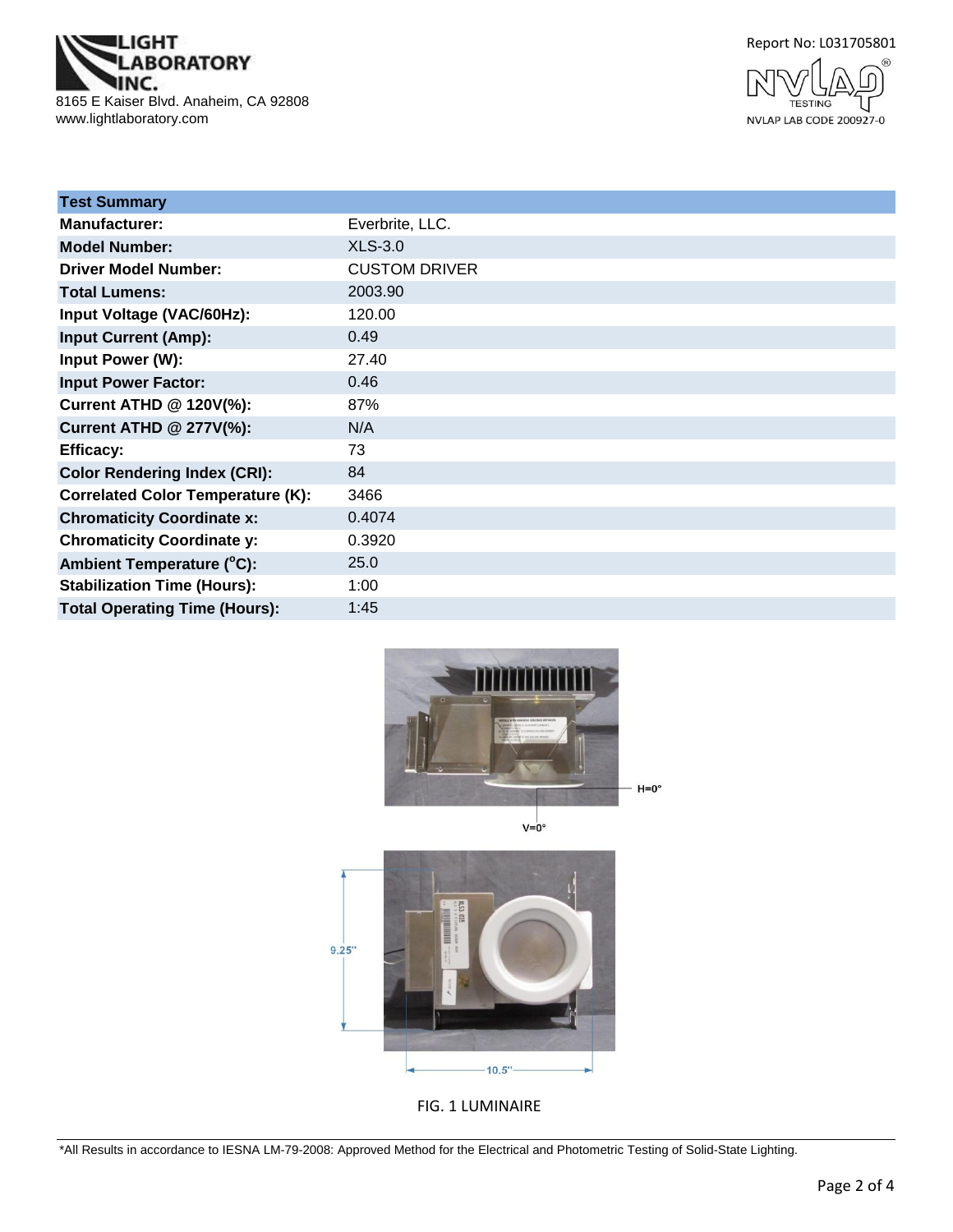



NVLAP LAB CODE 200927-0



430 | 0.1222 | 500 | 0.3615 | 570 | 0.8329 | 640 | 0.7019 | 710 | 0.1264 | 780 | 0.0189

#### **CRI & CCT**

| X               | 0.4074  |
|-----------------|---------|
| y               | 0.3920  |
| u'              | 0.2365  |
| ${\bf v}'$      | 0.5121  |
| <b>CRI</b>      | 83.90   |
| <b>CCT</b>      | 3466    |
| Duv             | 0.00010 |
| <b>R</b> Values |         |
| R1              | 83.02   |
| R <sub>2</sub>  | 89.25   |
| R3              | 94.32   |
| R4              | 84.09   |
| R5              | 82.48   |
| R6              | 85.50   |
| R7              | 86.60   |
| R <sub>8</sub>  | 66.11   |
| R9              | 16.15   |
| <b>R10</b>      | 74.40   |
| <b>R11</b>      | 83.76   |
| <b>R12</b>      | 63.79   |
| <b>R13</b>      | 84.43   |
| <b>R14</b>      | 96.48   |

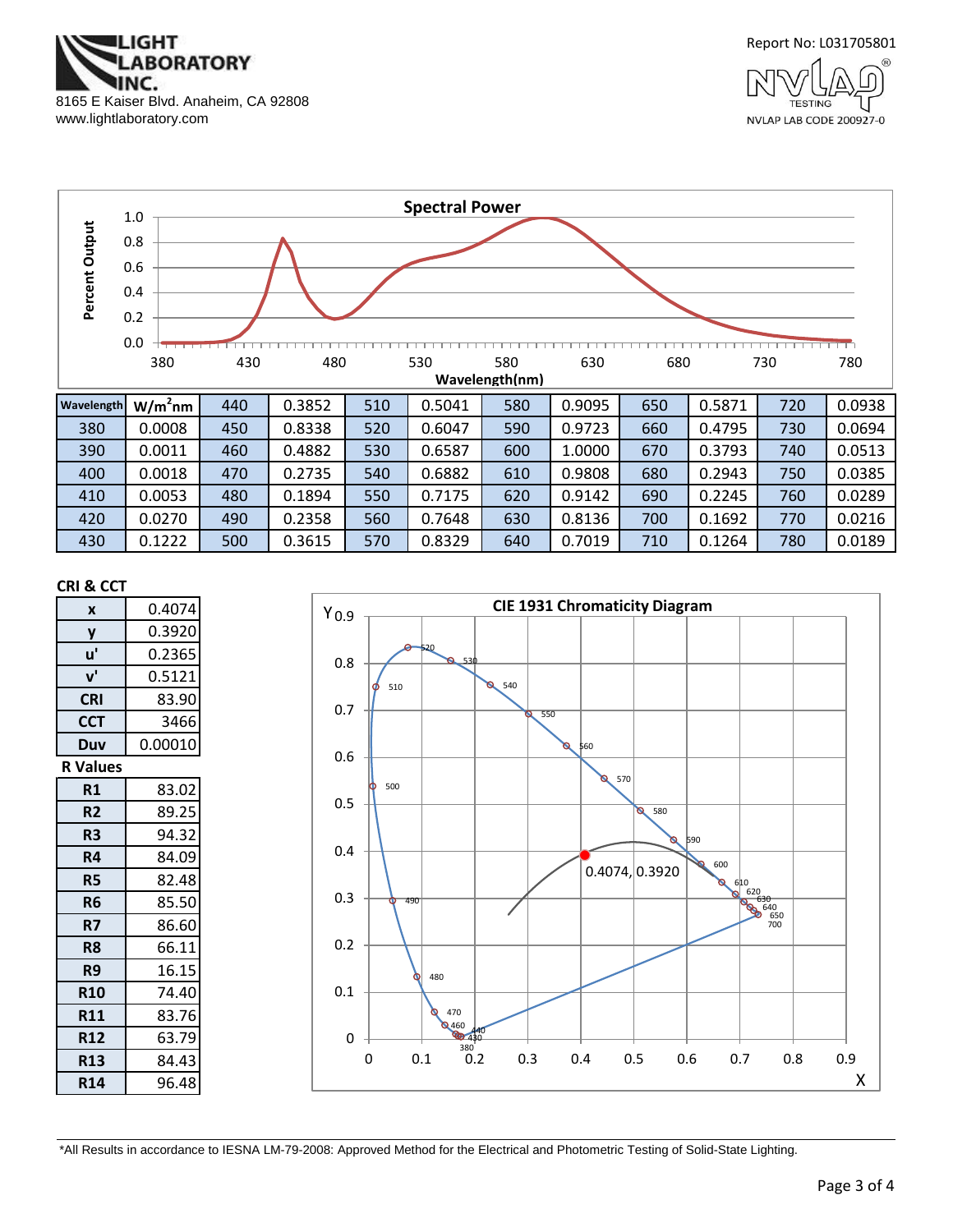



#### **Test Methods**

### **Photometric Measurements - Goniophotometer**

A Custom Light Laboratory Type C Rotating Mirror Goniophotometer was used to measure candelas(intensity) at each angle of distribution as defined by IESNA for the appropriate fixture type.

Ambient temperature is set to 25°C and is measured from the center of the fixture, within 1ft from the outside of the fixture. Temperature is maintained at  $25^{\circ}$ C throughout the testing process and the sample is stabilized for at least 30mins and longer as necessary for the sample to achieve stabilization.

Electrical measurements are measured using the listed equipment.

#### **Spectral Measurements - Integrating Sphere**

A Sensing Spectroradiometer SPR-3000, in conjunction with Light Laboratory 2 meter integrating sphere was used to measure chromaticity coordinates, correlated color temperature(CCT) and the color rendering index(CRI) for each sample.

Ambient temperature is set to 25°C and is measured from the center of the fixture, within 1ft from the outside of the fixture. Temperature is maintained at  $25^{\circ}$ C throughout the testing process and the sample is stabilized for at least 30mins and longer as necessary for the sample to achieve stabilization.

Electrical measurements are measured using the listed equipment.

Disclaimers:

This report must not be used by the customer to claim product certification, approval or endorsement by NVLAP, NIST or any agency of Federal Government.

Report Prepared by :

Keyur Patel

Wme

*\*Attached are photometric data reports. Total number of pages: 9*

Engineering Manager **Contract Contract Contract Contract Contract Contract Contract Contract Contract Contract Contract Contract Contract Contract Contract Contract Contract Contract Contract Contract Contract Contract Con** Jeff Ahn Steve Kang

Test Report Released by: Test Report Reviewed by:

tenefras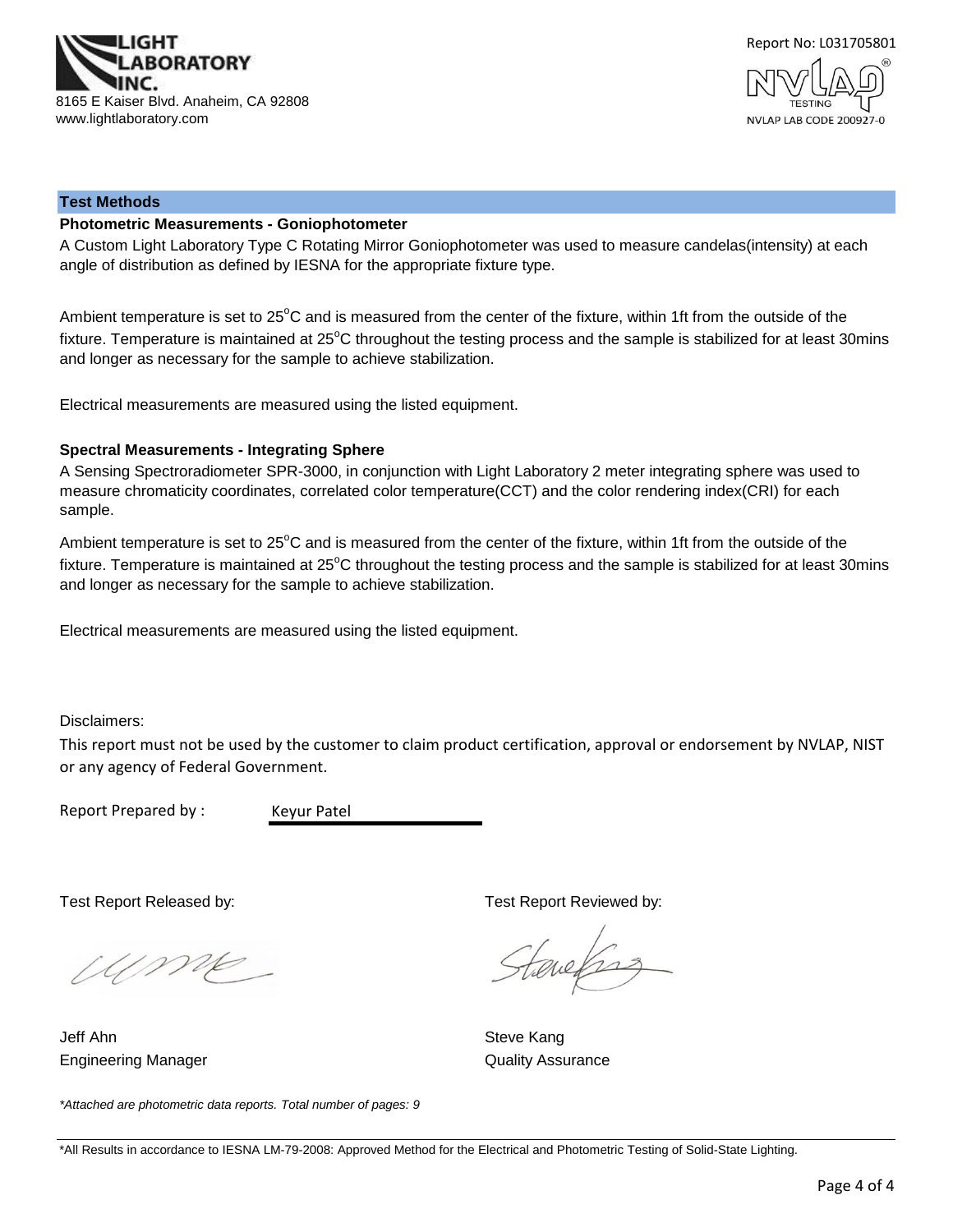

# **Photometric Test Report**

# **IES INDOOR REPORT PHOTOMETRIC FILENAME : L031705801.IES**

### **DESCRIPTION INFORMATION (From Photometric File)**

IESNA:LM-63-2002 [TEST] L031705801 [TESTLAB] LIGHT LABORATORY, INC. [ISSUEDATE] 3/31/2017 [MANUFAC] EVERBRITE, LLC. [LUMCAT] XLS-3.0 [LUMINAIRE] RECESSED CAN LIGHT [BALLASTCAT] CUSTOM DRIVER [OTHER] INDICATING THE CANDELA VALUES ARE ABSOLUTE AND [MORE] SHOULD NOT BE FACTORED FOR DIFFERENT LAMP RATINGS. [INPUT] 120VAC, 27.40W [TEST PROCEDURE] IESNA:LM-79-08

### **CHARACTERISTICS**

| Lumens Per Lamp<br><b>Total Lamp Lumens</b><br>Luminaire Lumens | N.A. (absolute)<br>N.A. (absolute)<br>2004 |
|-----------------------------------------------------------------|--------------------------------------------|
| <b>Total Luminaire Efficiency</b>                               | N.A.                                       |
| Luminaire Efficacy Rating (LER)                                 | 73                                         |
| <b>Total Luminaire Watts</b>                                    | 27.4                                       |
| <b>Ballast Factor</b>                                           | 1.00                                       |
| CIE Type                                                        | Direct                                     |
| Spacing Criterion (0-180)                                       | 0.72                                       |
| Spacing Criterion (90-270)                                      | 0.72                                       |
| Spacing Criterion (Diagonal)                                    | 0.68                                       |
| <b>Basic Luminous Shape</b>                                     | Circular                                   |
| Luminous Length (0-180)                                         | 0.35 ft (Diameter)                         |
| Luminous Width (90-270)                                         | 0.35 ft (Diameter)                         |
| Luminous Height                                                 | $0.00$ ft                                  |
|                                                                 |                                            |

#### **LUMINANCE DATA (cd/sq.m)**

| Angle In<br>Degrees | Average<br>$0$ -Deg | Average<br>$45$ -Deg | Average<br>90-Deg |
|---------------------|---------------------|----------------------|-------------------|
| 45                  | 19522               | 19522                | 19522             |
| 55                  | 11497               | 11497                | 11497             |
| 65                  | 8728                | 8728                 | 8728              |
| 75                  | 7773                | 7773                 | 7773              |
| 85                  | 7695                | 7695                 | 7695              |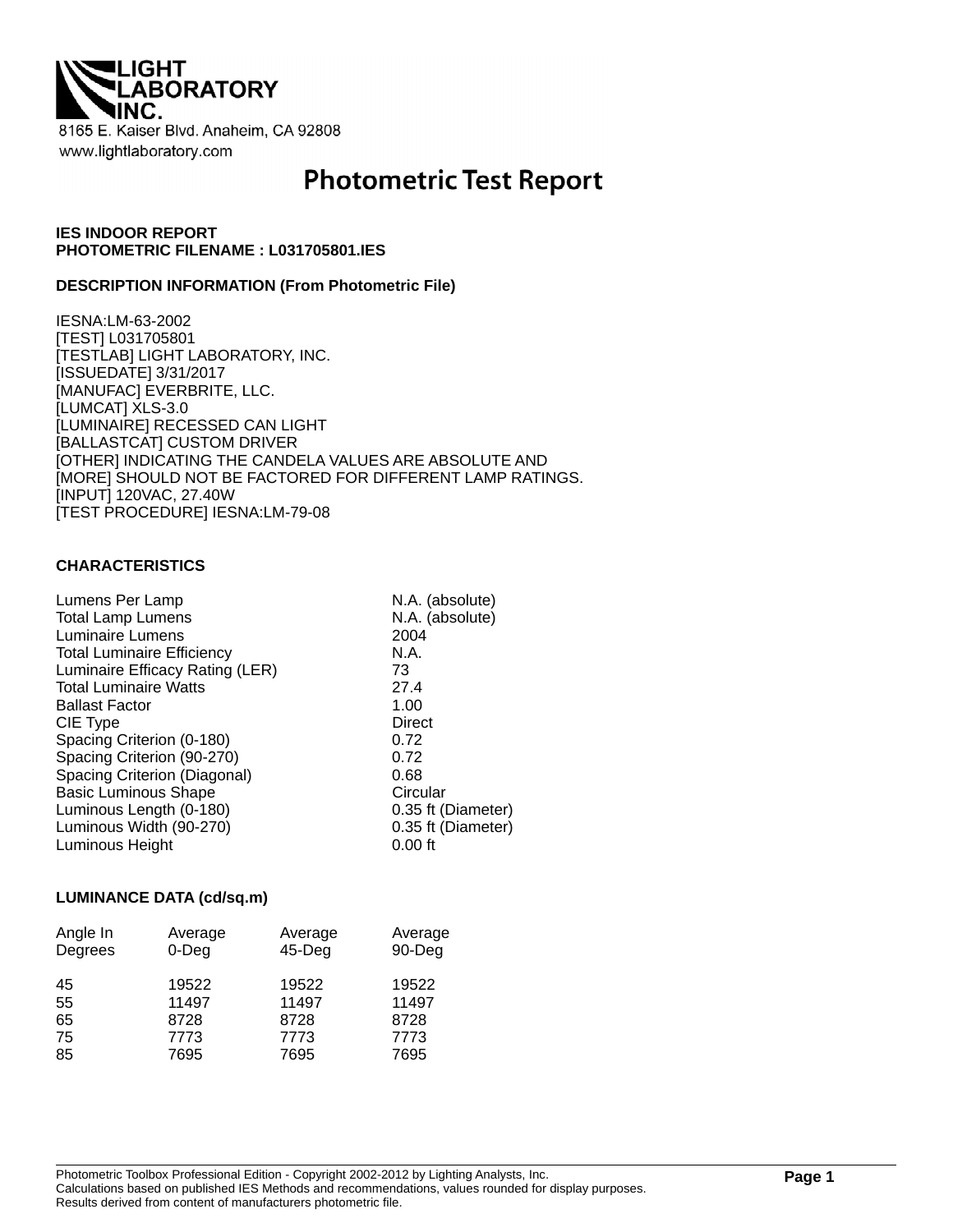# **IES INDOOR REPORT PHOTOMETRIC FILENAME : L031705801.IES**

# **CANDELA TABULATION**

**0 0.0**  $\overline{3}340$ <br>**1.0**  $3334$ **1.0** 3334<br>**3.0** 3300 **3.0** 3300<br>**5.0** 3240 **5.0** 3240<br>**7.0** 3155 **7.0** 3155<br>**9.0** 3041 **9.0** 3041<br>**11.0** 2899 **11.0** 2899 **13.0** 2733 **15.0** 2538 **17.0** 2311 **19.5** 1982 **22.5** 1546 **25.5** 1140 **29.0** 753 **33.0** 448<br>**37.5** 261 **37.5** 261 **42.5** 150 **47.5** 97 **55.0** 59 **65.0** 33 **75.0 85.0** 6

**90.0** 0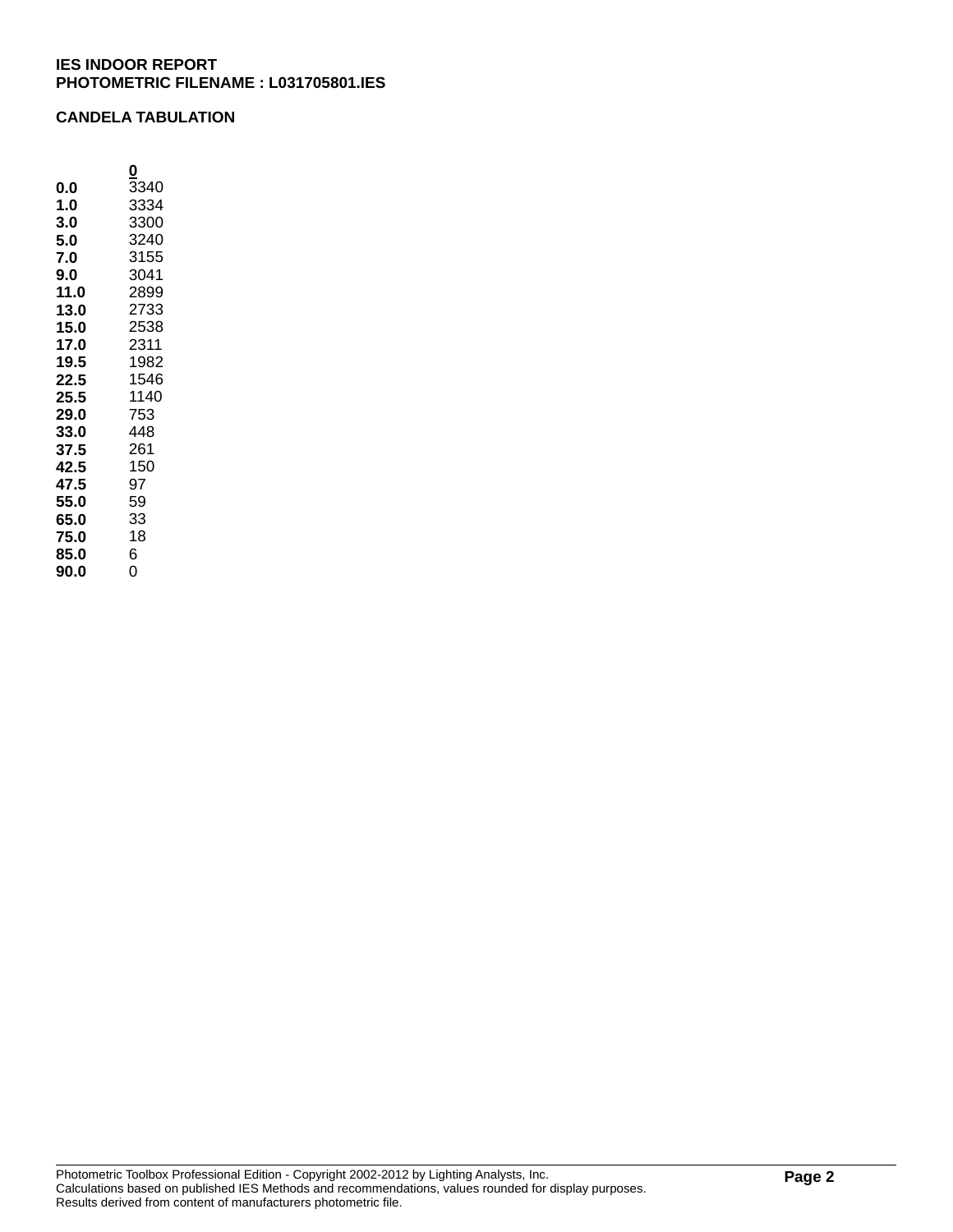# **IES INDOOR REPORT PHOTOMETRIC FILENAME : L031705801.IES**

# **ZONAL LUMEN SUMMARY**

| Zone      | Lumens  | %Lamp | %Fixt  |
|-----------|---------|-------|--------|
| $0 - 20$  | 958.65  | N.A.  | 47.80  |
| $0 - 30$  | 1512.6  | N.A.  | 75.50  |
| $0 - 40$  | 1749.17 | N.A.  | 87.30  |
| $0 - 60$  | 1919.44 | N.A.  | 95.80  |
| $0 - 80$  | 1989.32 | N.A.  | 99.30  |
| $0 - 90$  | 2003.9  | N.A.  | 100.00 |
| 10-90     | 1757.44 | N.A.  | 87.70  |
| 20-40     | 790.53  | N.A.  | 39.40  |
| 20-50     | 910.80  | N.A.  | 45.50  |
| 40-70     | 213.90  | N.A.  | 10.70  |
| 60-80     | 69.88   | N.A.  | 3.50   |
| 70-80     | 26.24   | N.A.  | 1.30   |
| 80-90     | 14.59   | N.A.  | 0.70   |
| 90-110    | 0.00    | N.A.  | 0.00   |
| 90-120    | 0.00    | N.A.  | 0.00   |
| 90-130    | 0.00    | N.A.  | 0.00   |
| 90-150    | 0.00    | N.A.  | 0.00   |
| 90-180    | 0.00    | N.A.  | 0.00   |
| 110-180   | 0.00    | N.A.  | 0.00   |
| $0 - 180$ | 2003.9  | N.A.  | 100.00 |

Total Luminaire Efficiency = N.A.%

#### **ZONAL LUMEN SUMMARY**

| Zone    | Lumens |
|---------|--------|
| 0-10    | 246.47 |
| 10-20   | 712.18 |
| 20-30   | 553.95 |
| 30-40   | 236.58 |
| 40-50   | 120.27 |
| 50-60   | 50.00  |
| 60-70   | 43.63  |
| 70-80   | 26.24  |
| 80-90   | 14.59  |
| 90-100  | 0.00   |
| 100-110 | 0.00   |
| 110-120 | 0.00   |
| 120-130 | 0.00   |
| 130-140 | 0.00   |
| 140-150 | 0.00   |
| 150-160 | 0.00   |
| 160-170 | 0.00   |
| 170-180 | 0.00   |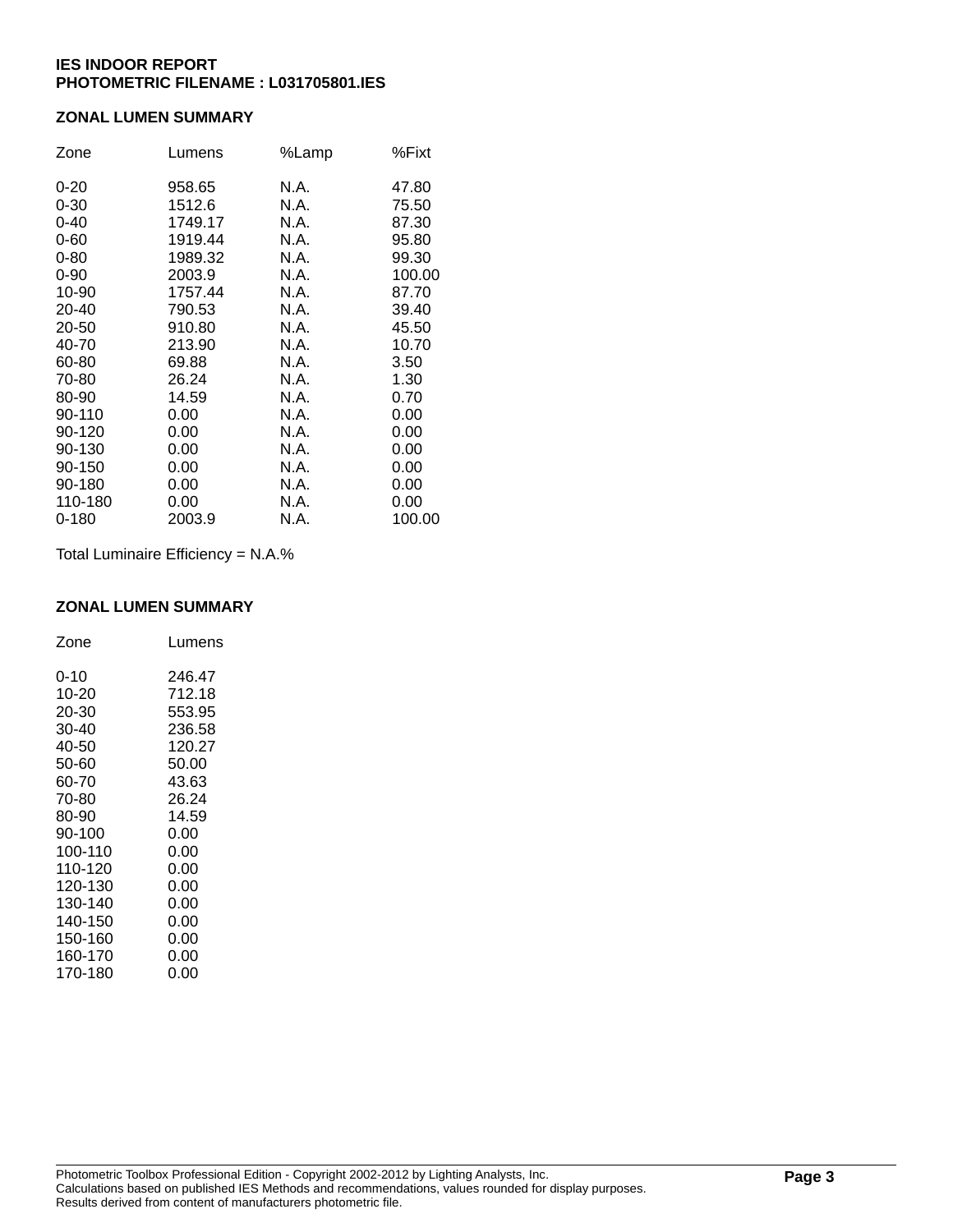# **COEFFICIENTS OF UTILIZATION - ZONAL CAVITY METHOD**

Effective Floor Cavity Reflectance 0.20

| RC             | 80              |  |             | 70    |             |                 |       | 50          |           |       | 30       |           |       | 10       |           | 0   |
|----------------|-----------------|--|-------------|-------|-------------|-----------------|-------|-------------|-----------|-------|----------|-----------|-------|----------|-----------|-----|
| <b>RW</b>      | 70 50 30 10     |  | 70.         | 50 30 |             | -10             | 50 30 |             | 10        | 50 30 |          | 10        | 50 30 |          | 10        | 0   |
| $\Omega$       | 119 119 119 119 |  |             |       |             | 116 116 116 116 |       | 111 111 111 |           |       |          | 106106106 |       |          | 102102102 | 100 |
| 1              | 113 110 107 105 |  |             |       |             | 111 108 106 103 |       |             | 104102100 |       | 10099 97 |           |       | 97 95 94 |           | 93  |
| 2              | 10710298 94     |  |             |       | 10510097 93 |                 |       | 97 94 91    |           |       | 94 92 89 |           | 91    | 8988     |           | 86  |
| 3              | 10295 90 86     |  |             |       | 10094 89 85 |                 | 91    | 8784        |           |       | 89 86 83 |           | 87.   | 84 82    |           | 80  |
| 4              | 97 89 84 79     |  | 95 88 83 79 |       |             |                 |       | 86 82 78    |           |       | 84 80 77 |           |       | 82 79 76 |           | 75  |
| 5              | 92 84 78 74     |  | 91 83 78 74 |       |             |                 | 81.   | 76 73       |           |       | 80 75 72 |           |       | 78 74 72 |           | 70  |
| 6              | 88 79 73 69     |  | 87 78 73 69 |       |             |                 |       | 77 72 68    |           |       | 75 71 68 |           |       | 74 70 67 |           | 66  |
| $\overline{7}$ | 84 75 69 65     |  | 83 74 69 65 |       |             |                 |       | 73 68 64    |           |       | 72 67 64 |           | 71    | 6764     |           | 62  |
| 8              | 80 71 65 61     |  |             |       | 79 70 65 61 |                 |       | 69 64 61    |           | 68 64 |          | 60        | 67    | 63 60    |           | 59  |
| 9              | 77 67 62 58     |  |             |       | 76 67 61    | 58              |       | 66 61 57    |           |       | 65 61 57 |           |       | 64 60 57 |           | 56  |
| 10             | 74 64 59 55     |  |             |       | 73 64 58 55 |                 |       | 63 58 55    |           |       | 62 58 54 |           |       | 61 57 54 |           | 53  |